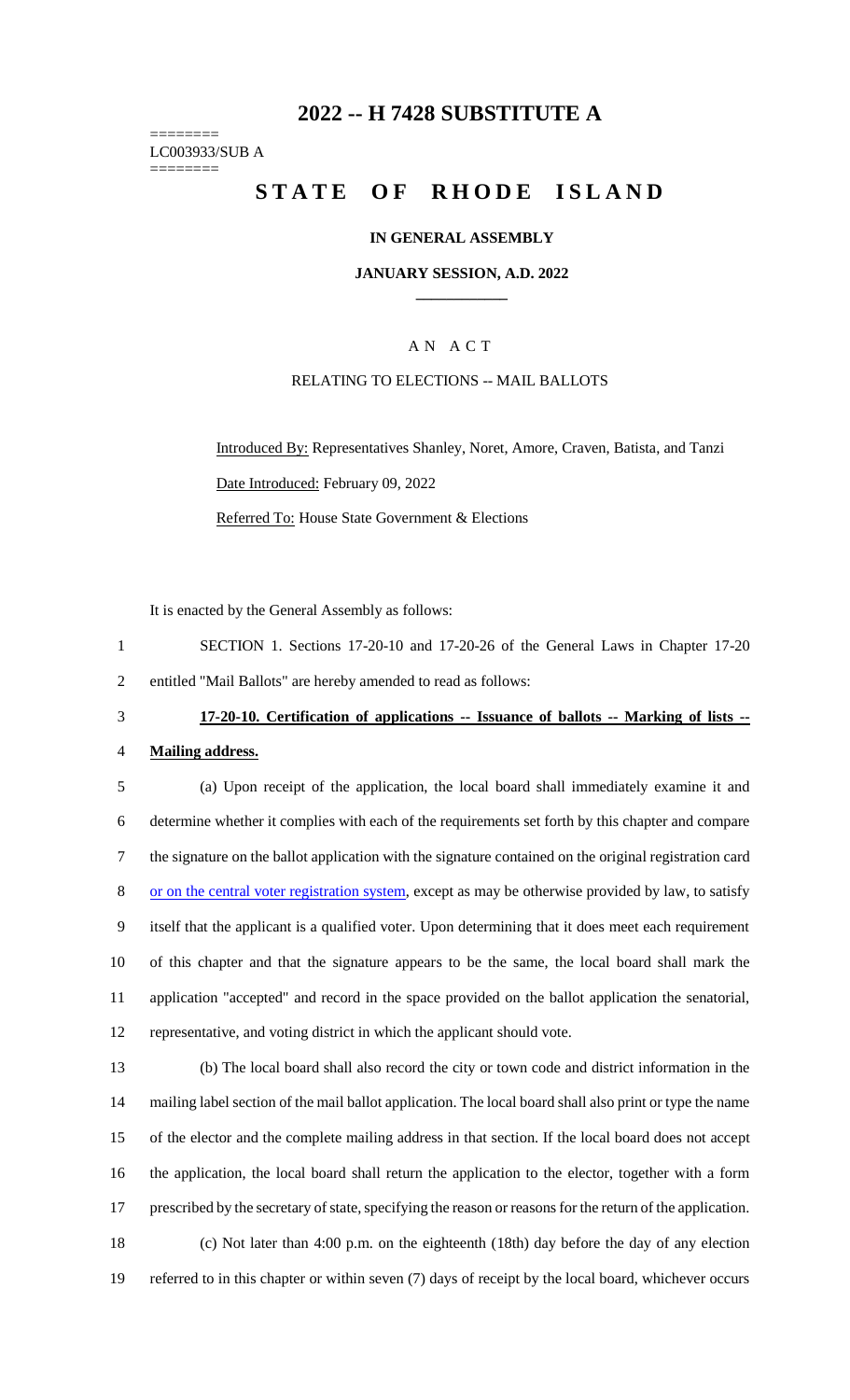1 first, the local board shall certify the applications to the secretary of state through the CVRS system central voter registration system as this procedure is prescribed by the secretary of state. Upon the certification of a mail ballot application to the secretary of state, the local board shall enter on the voting list the fact that a mail ballot application for the voter has been certified and shall cause the delivery of the certified mail ballot applications together with the signed certified listing thereof in sealed packages to the state board of elections.

 (d)(1) Upon the ballots becoming available, the secretary of state shall immediately issue and mail, by first-class mail, postage prepaid, a mail ballot to each eligible voter who has been certified. With respect to voters who have applied for these mail ballots under the provisions of § 17-20-2(1), the secretary of state shall include with the mail ballots a stamped, return envelope addressed to the board of elections.

 (2) The secretary of state shall include on the mail ballot envelope a numerical or alphabetical code designating the city or town where the voter resides. The secretary of state shall immediately thereafter indicate on the voter's record that the secretary of state has sent mail ballots; provided that this mark shall serve solely to indicate that a mail ballot has been issued and shall not be construed as voting in the election.

 (e) Prior to each election, the secretary of state shall also furnish to the chairperson of the state committee of each political party a list of the names and residence addresses of all persons to whom mail ballots have been issued. The secretary of state shall also furnish to a candidate for political office, upon request, a list of the names and residence addresses of all persons to whom mail ballots have been issued within his or her district.

 (f) If a ballot is returned to the secretary of state by the postal service as undeliverable, the secretary of state shall consult with the appropriate local board to determine the accuracy of the mailing address, and the secretary of state shall be required to remail the ballot to the voter using the corrected address provided by the local board. If the local board is unable to provide a different address than that to which the ballot was originally mailed, the ballot shall be reissued by the secretary of state to the board of canvassers in the city or town where the voter resides utilizing the numerical or alphabetical code established in subsection (d) of this section. The board shall then attempt to notify the voter at his or her place of residence that the ballot has been returned as undeliverable. The ballot must be voted and witnessed in accordance with the provisions of this chapter.

 (g) The acceptance of a mail ballot application by the board of canvassers and the issuance of a mail ballot by the secretary of state shall not create any presumption as to the accuracy of the information provided by the applicant or as to the applicant's compliance with the provisions of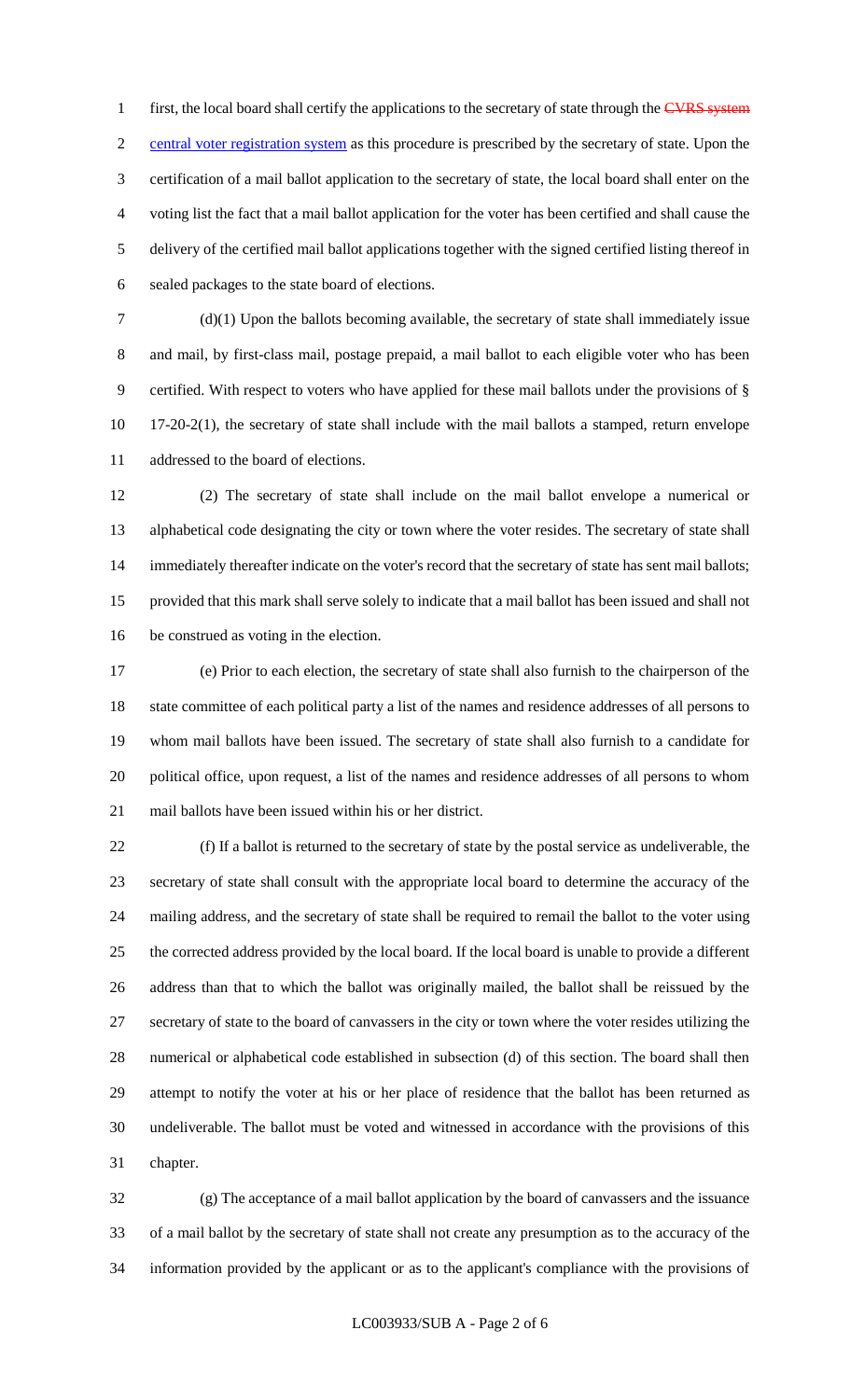this chapter. Any inaccuracy in the provided information or irregularity in the application may be raised as a challenge to the ballot before the board of elections at the time of certification. If the challenge raised at that time is meritorious, the ballot shall be voided.

 (h) Within two (2) business days of receipt by the local board, the board shall certify emergency mail ballot applications and shall cause the delivery of the emergency mail ballot applications, and certification sheet in sealed packages to the state board of elections.

#### **17-20-26. Opening and counting of ballots.**

 (a)(1) Beginning prior to and continuing on election day the state board, upon receipt of mail ballots, shall keep the ballots in a safe and secure place that shall be separate and apart from 10 the general public area and sufficiently monitored through security measures including security 11 cameras. The board shall:

- **(i)** Open the outer envelope and attach the matching ballot application to the inner
- 

# 13 eertifying envelope;

14 (ii) Beginning fourteen (14), beginning twenty (20) days prior to and continuing on election day, proceed to certify the mail ballots.

 (2) Notice of these sessions shall be given to the public on the state board of elections' 17 website<sub>r</sub> and the secretary of state's website, and announcements in newspapers of general 18 eirculation published posted at least twenty-four (24) hours before the commencing of any session. All candidates for state and federal office, as well as all state party chairpersons, shall be given 20 notice by telephone, email or otherwise of the day on which ballots affecting that candidate's district will be certified; provided, that failure to effect the notice shall in no way invalidate the ballots.

 (b) This processing shall be done within a railed space in the room in which it takes place, and the board shall admit within the railed space, in accordance with those rules that the board shall adopt, to witness the processing and certification of the ballots, the interested voter or the voter's representative, the candidates, or at least one representative of each candidate for whom votes are at the time being processed, and an equal number of representatives of each political party. These representatives shall be authorized in writing by the voter, the candidate, or the chairperson of the state committee of the political party, respectively, as the case may be. The board shall also, in accordance with these rules, admit representatives of the press and newscasting agencies and any other persons that it deems proper.

(c) At these sessions, and before certifying any ballot, the state board shall:

32 (1) Determine the city or town in which the voter cast his or her ballot and classify 33 accordingly; and

(2) Compare the name, residence, and signature of the voter with the name, residence, and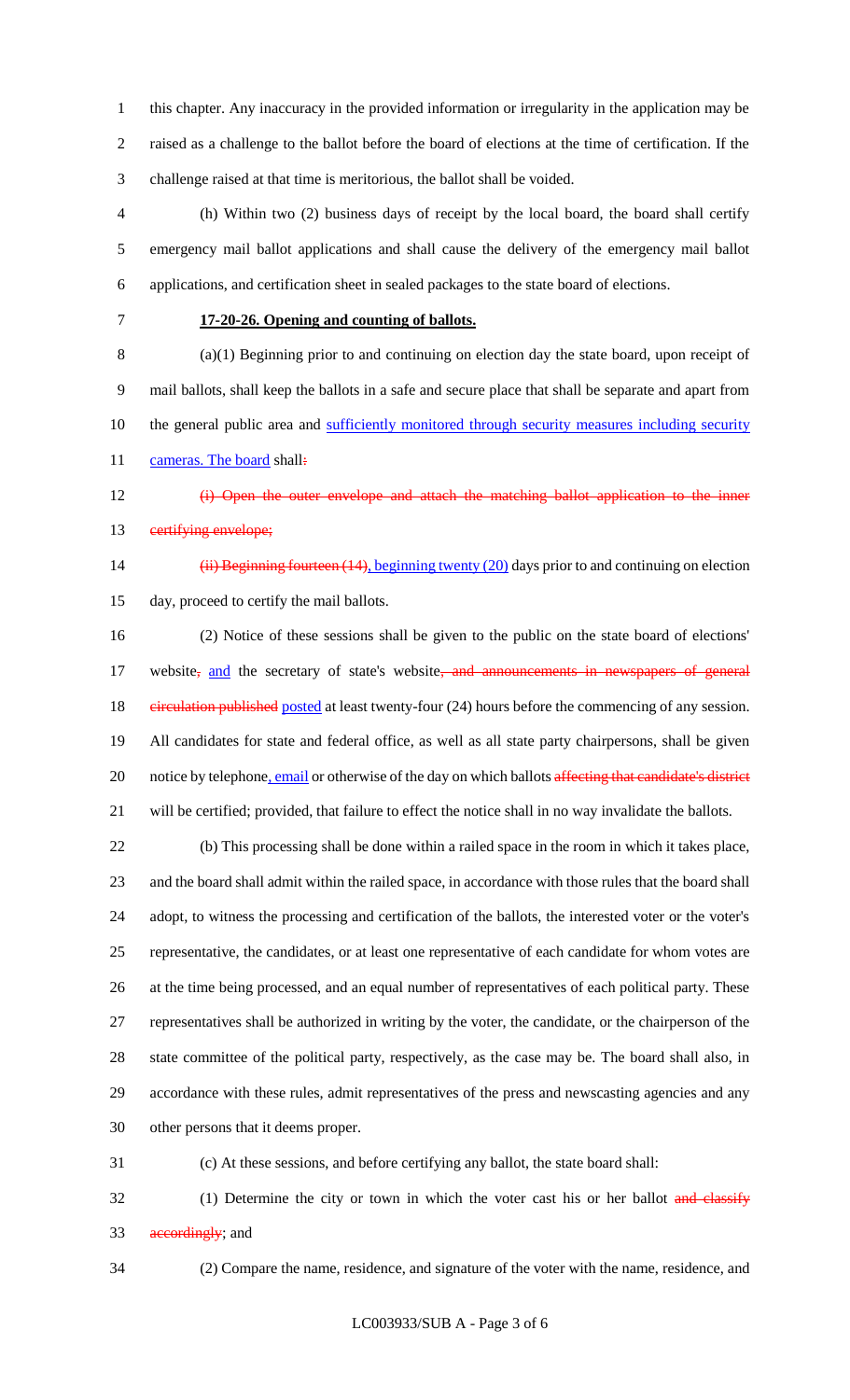1 signature on the central voter registration system ballot application for mail ballots and satisfy itself 2 that both signatures are identical. The board shall designate two (2) persons, to review and compare 3 each voter's signature with the voter's signature found in the central voter registration system. If 4 both designees agree that the signatures match, the mail ballot shall proceed to be processed, 5 certified and tabulated. In the event that one or both designees find a discrepancy with the voter's 6 signature, the certification envelope shall then be reviewed by a pair of supervising board staff 7 members. If the pair of supervising board staff members find that the signatures match, then the 8 mail ballot shall proceed to be processed, certified and tabulated. In the event that one or both 9 supervising board staff members find a discrepancy in the voter's signature, the supervising board 10 staff shall compare the signature on the certification envelope to the voter's ballot application. If 11 the pair of supervising board staff members find that those signatures match, then the mail ballot 12 shall proceed to be processed, certified and tabulated. In the event that one or both supervising 13 board staff members find a discrepancy in the voter's signature, the supervising board staff shall 14 compare the signature on the certification envelope to the voter's ballot application. If the pair of 15 supervising board staff members find that the signatures match, then the mail ballot shall proceed 16 to be processed, certified and tabulated. In the event that one or both supervising board staff 17 members find a discrepancy in the voter's signature, the certification envelope shall be segregated, 18 and the board will notify the voter of the discrepancy, in accordance with regulations and 19 procedures promulgated by the board. Any segregated certification envelope that has not been 20 cured or fully addressed by the voter, in accordance with the board's promulgated regulations and 21 procedures, shall be reviewed by the board to make a final determination on the signature set forth 22 on the certification envelope.

23 (d) [Deleted by P.L. 2015, ch. 259, § 1.]

24 (e) The board shall establish guidelines setting forth the grounds for challenging the 25 certification of mail ballots. These guidelines shall recognize that if a ballot can be reasonably 26 identified to be that of the voter it purports to be, and if it can reasonably be determined that the 27 voter was eligible to vote by mail ballot and if the requirements of § 17-20-2.1 were complied with, 28 it should not be subject to frivolous or technical challenge. The burden of proof in challenging a 29 mail ballot as not obtained and/or cast in conformance with this chapter is on the person challenging 30 the ballot. Once the irregularity is shown, the burden of proof shall shift to the person defending 31 the ballot to demonstrate that it is the ballot of the voter it purports to be, that the voter was eligible 32 to vote by mail ballot, and that all of the applicable requirements of § 17-20-2.1 were complied 33 with. The guidelines shall be adopted at a public meeting of the board and shall be made available 34 prior to the start of the certification process for mail ballots. The board shall promulgate regulations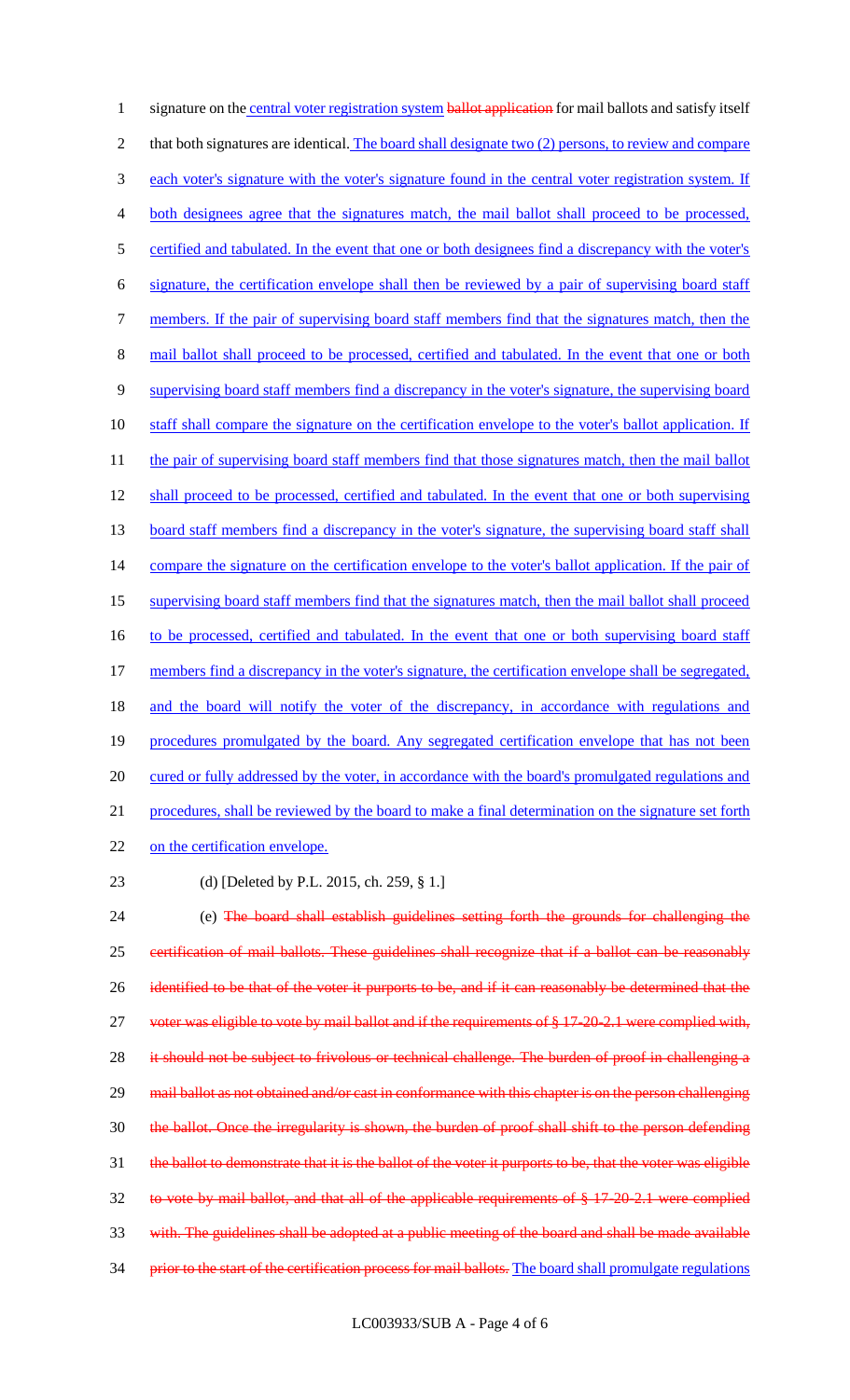1 that allow for challenges to the certification process by the interested voter, the voter's

representative, the candidates and representatives of the recognized political parties. Such

challenges shall be made to the executive director of the board, or the executive director's designee.

The decision of the executive director or designee, shall be subject to review by the board.

 (f) After processing and certification of the mail ballots, they shall be separated in packages in accordance with their respective cities and towns, in the presence of the board and all other 7 interested parties. Thereupon, in each instance the board staff shall open the enclosing envelope, and without looking at the votes cast on the enclosed ballot, shall remove the ballot from the 9 envelope. The state-board staff shall proceed to tabulate the ballots through the use of a central count optical-scan unit with the same effect as if the ballots had been cast by the electors in open town or district meetings.

 (g) When a local election is held at a time other than in conjunction with a statewide election, the state board, after the processing and certification of the mail ballots cast in the local election, shall package the local ballots to be promptly delivered in sealed packages, bearing upon the seals the signatures of the members of the board, to the appropriate local board which shall [a] thereupon proceed to count the ballots in the same manner and with the same effect as state mail 17 ballots are counted by the state board.

 (h) When a local election is held in New Shoreham at a time other than in conjunction with a statewide election, the state board, after the processing and certification of the mail ballots cast in the local election, shall have the authority to count the ballots in the same manner and with the same effect as state mail ballots are counted by the state board in a statewide election. Once the ballots are counted, the results shall be sent via facsimile to the local board in New Shoreham.

SECTION 2. This act shall take effect upon passage.

======== LC003933/SUB A ========